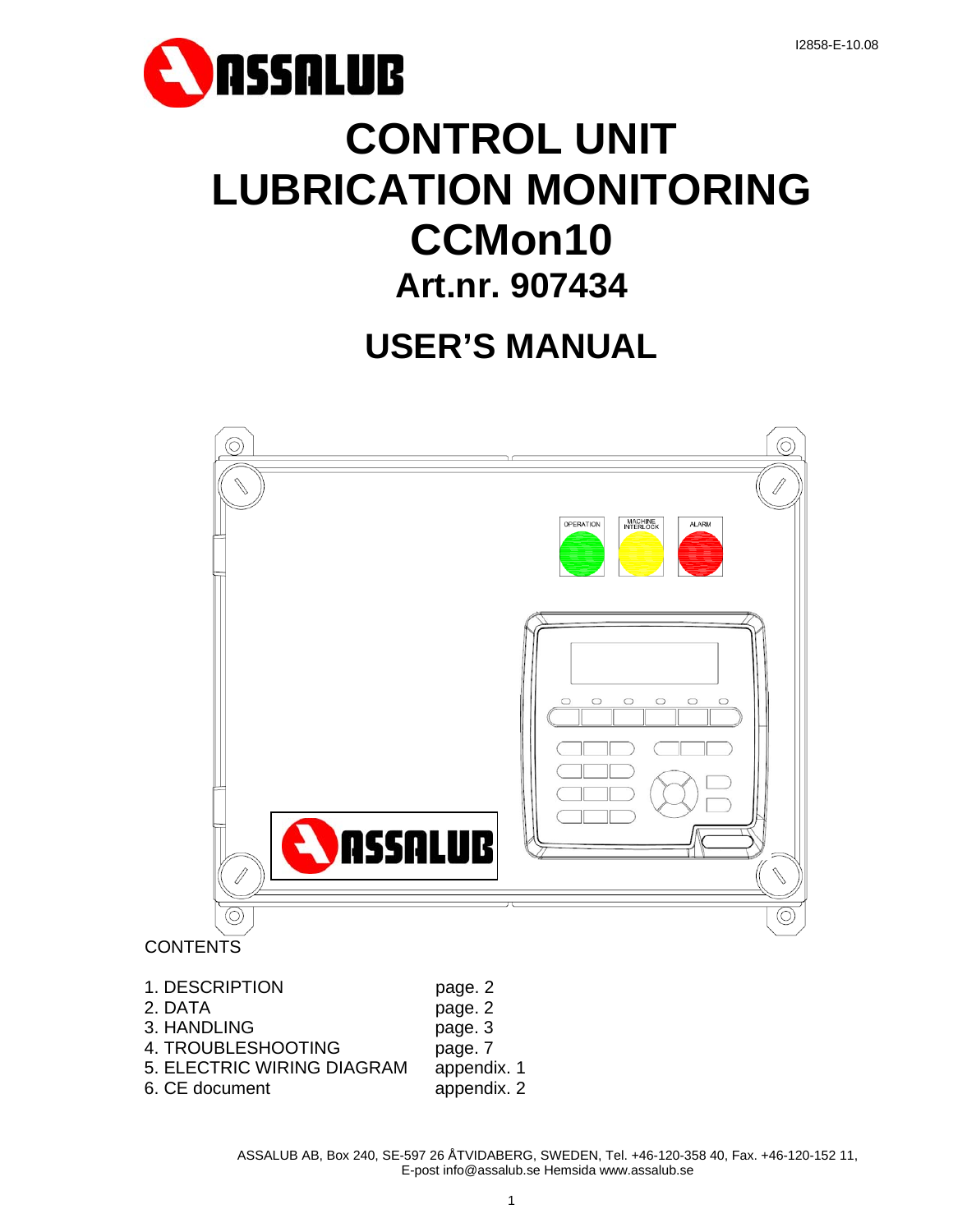# **1. DESCRIPTION**

The control unit CCMon10 control the function of central lubrication systems. Up to 10 flow meters can be connected to the control unit for monitoring the grease amounts.

### **FUNCTIONS**

- Pre set grease amount, lubrication interval and alarm limits.

- All settings are protected by pass word.
- Control via the lubricated machine.
- Output for operation indicator.
- Output for alarms, issuing alarms at too low or too high grease flow.

- Possibility to choose between NO eller NC contact for the control from the lubricated machine, run/stop.

### **DEFINITIONS**

| Lubrication interval | The time between the start of two lubrications.                |
|----------------------|----------------------------------------------------------------|
| Channel              | Part of the lubricated machine with separate run/stop contact. |

# **2. DATA**

| Enclosure classification IP 65 |                                       |                                                              |  |  |
|--------------------------------|---------------------------------------|--------------------------------------------------------------|--|--|
| Dimension                      | 400x310x180 (BxHxD)                   |                                                              |  |  |
| Weight                         | 10 kg.                                |                                                              |  |  |
| Power supply                   | 100 - 120 V AC 3.3 A                  |                                                              |  |  |
|                                | $200 - 240$ V AC 2.0 A                |                                                              |  |  |
|                                | 50/60 Hz                              |                                                              |  |  |
| Outputs:                       | Max load                              | 80 VA resistive load<br>100 W inductive load                 |  |  |
|                                | Alarm output<br>Operation indicator   | Voltage-free closing contact<br>Voltage-free closing contact |  |  |
| Setting range                  | Lubrication interval<br>Grease amount | 1 - 32767 minutes<br>1 - 32767 cm <sup>3</sup>               |  |  |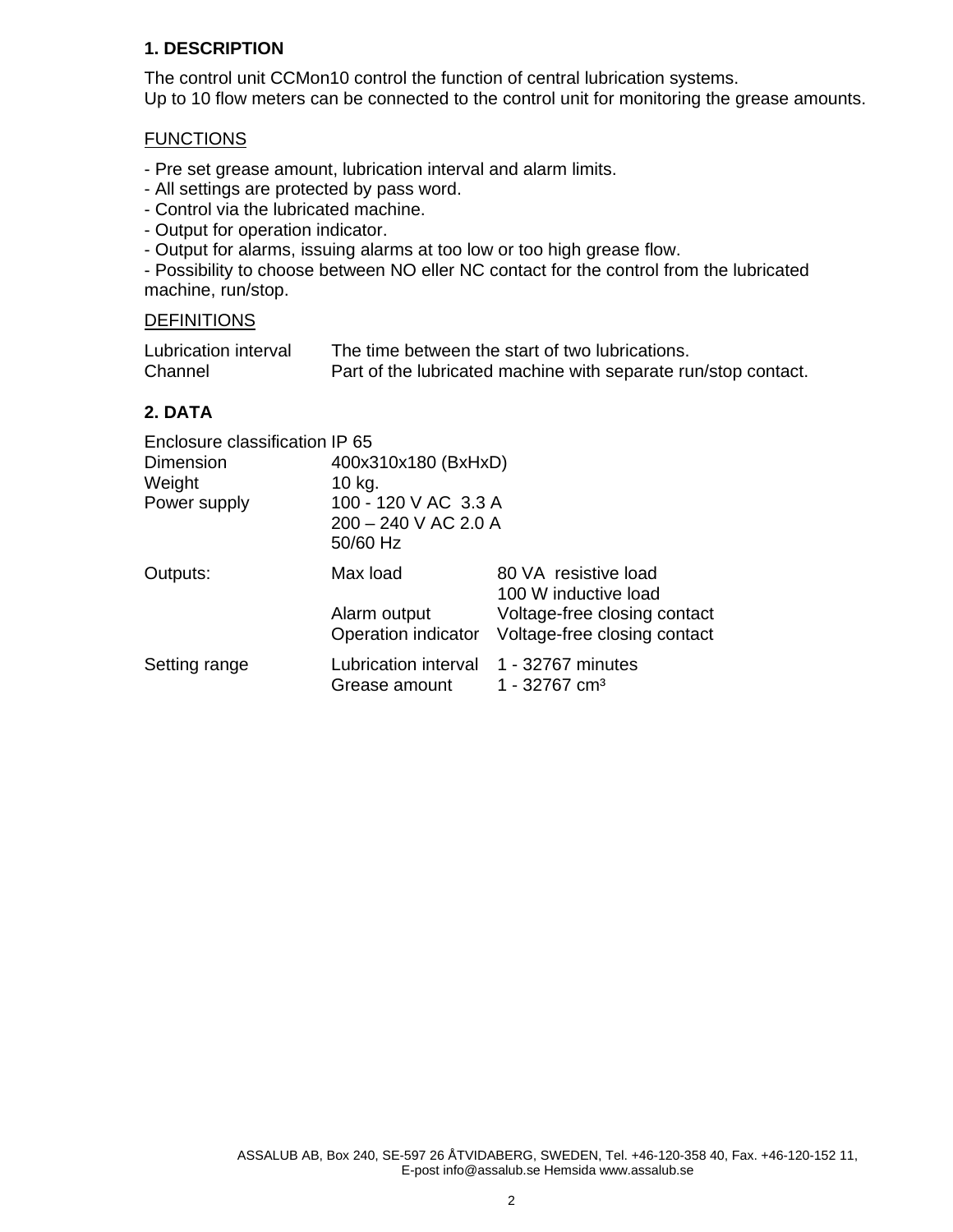# **3. HANDLING**

#### MAIN MENU

| ***   |           | MAIN MENU | * * * |
|-------|-----------|-----------|-------|
|       | LUB. INFO |           |       |
|       | SETTINGS  |           |       |
| START |           |           | STOP  |

START STOP

 LUB. INFO SETTINGS ALARM

 Change to main menu: Press: Home

 Move up and down in the main menu: Press: up or down arrow

Starting and stopping the control unit: In the main menu, press F2 to start, F4 to stop.

### PASSWORD

To make it impossible for any unauthorised persons to change the settings for times and pressures, these have been password-protected. To gain access to the settings, press F1 on the main menu – then this is displayed:



Key in the password (on delivery, this is 1234) and press: Enter

The following will then be displayed for a short time:

Level is 1

The settings can now be changed.

To change the password, press F5 (in the main menu)- the following is displayed:

|                                                                       | Level $1:1234$     | Key in the new password as required, and<br>press: Enter |  |
|-----------------------------------------------------------------------|--------------------|----------------------------------------------------------|--|
| If the keyboard is not used for 1 minute, the following is displayed: |                    |                                                          |  |
|                                                                       | You are logged out | The settings are then protected once more.               |  |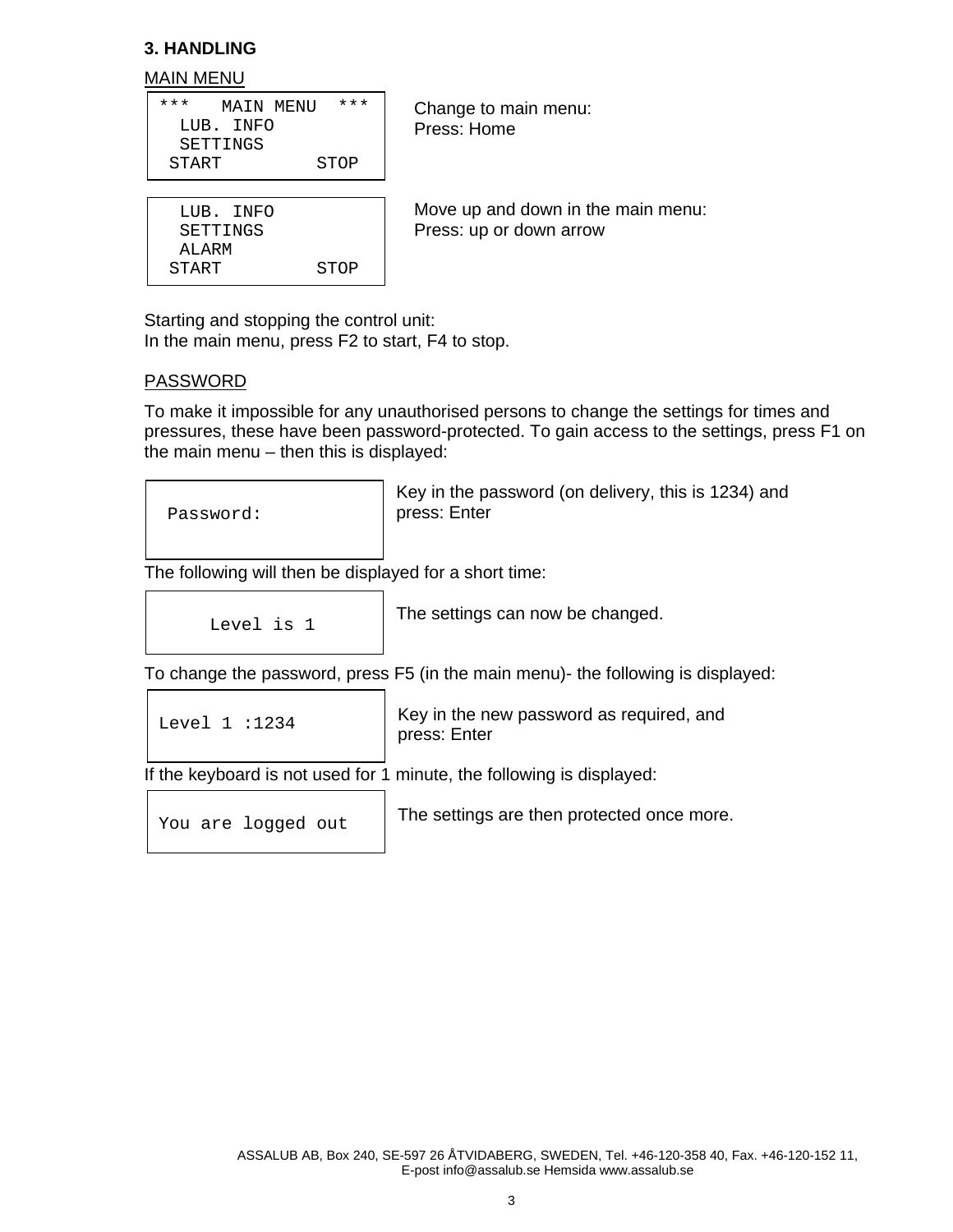# SUB-MENUS

To reach the required sub-menu: Place the cursor on the row containing the desired sub-menu using: up or down arrow and press: Enter

#### LUBRICATION INFORMATION

First choose for which lubrication point you want information about.

| $\star\star$ | LUB. INFO    | * * |
|--------------|--------------|-----|
|              | LUB. POINT 1 |     |
|              | LUB. POINT 2 |     |
|              | LUB. POINT 3 |     |

 Place the cursor on the row containing the desired lubrication point using: up or down arrow and press: Enter

Information about the choosen lubrication point is shown:

| $\star\star$<br>$***$<br>LUB. POINT<br>10 CM3 /<br>82 MIN<br>23 CM3 /<br>180 MIN<br>25 CM3 SET<br>875 CM3 THIS WEEK<br>1295 CM3 /<br>WEEK<br>269875 CM3 TOTAL 0<br>3486952 CM3 TOTAL<br>ACTIVE | In this case lub. point 1 has got 10 $\text{cm}^3$ during the<br>82 minutes that has passed of the current lubrication<br>interval.<br>During the previous interval (180 min.) 23 cm <sup>3</sup> was<br>obtained.<br>The set value is 25 cm <sup>3</sup> .<br>875 cm <sup>3</sup> has been obtained up to now this week.<br>1295 cm <sup>3</sup> was obtained previous week.<br>269875 cm <sup>3</sup> has been obtained since the resetable<br>counter was reset.<br>3486952 cm <sup>3</sup> has been obtained sice the system was<br>started.<br>To reset the upper counter, place the cursor on that row |
|------------------------------------------------------------------------------------------------------------------------------------------------------------------------------------------------|--------------------------------------------------------------------------------------------------------------------------------------------------------------------------------------------------------------------------------------------------------------------------------------------------------------------------------------------------------------------------------------------------------------------------------------------------------------------------------------------------------------------------------------------------------------------------------------------------------------|
|                                                                                                                                                                                                | with: up or down arrow, press 0 and Enter                                                                                                                                                                                                                                                                                                                                                                                                                                                                                                                                                                    |

ACTIVE tell that the lubrication point is activated.

MACHINE STOP tell that the lubrication point belongs to a machine stopped channel. SHUT OFF tell that the lubrication point belongs to channel 0, i.e. the lubrication point is not in use.

#### SETTINGS

Before the settings can be changed you must be logged in, see part Password.

First choose for which lurication point the settings shall be changed or if the settings for the machine control contact shall be changed under SETUP.

| $\star\star$ | SETTINGS **  |  |        |  |
|--------------|--------------|--|--------|--|
| SETUP        |              |  |        |  |
|              | LUB. POINT 1 |  |        |  |
|              | LUB. POINT 2 |  | $\div$ |  |

 Place the cursor on the selected row with: up or down arrow and press: Enter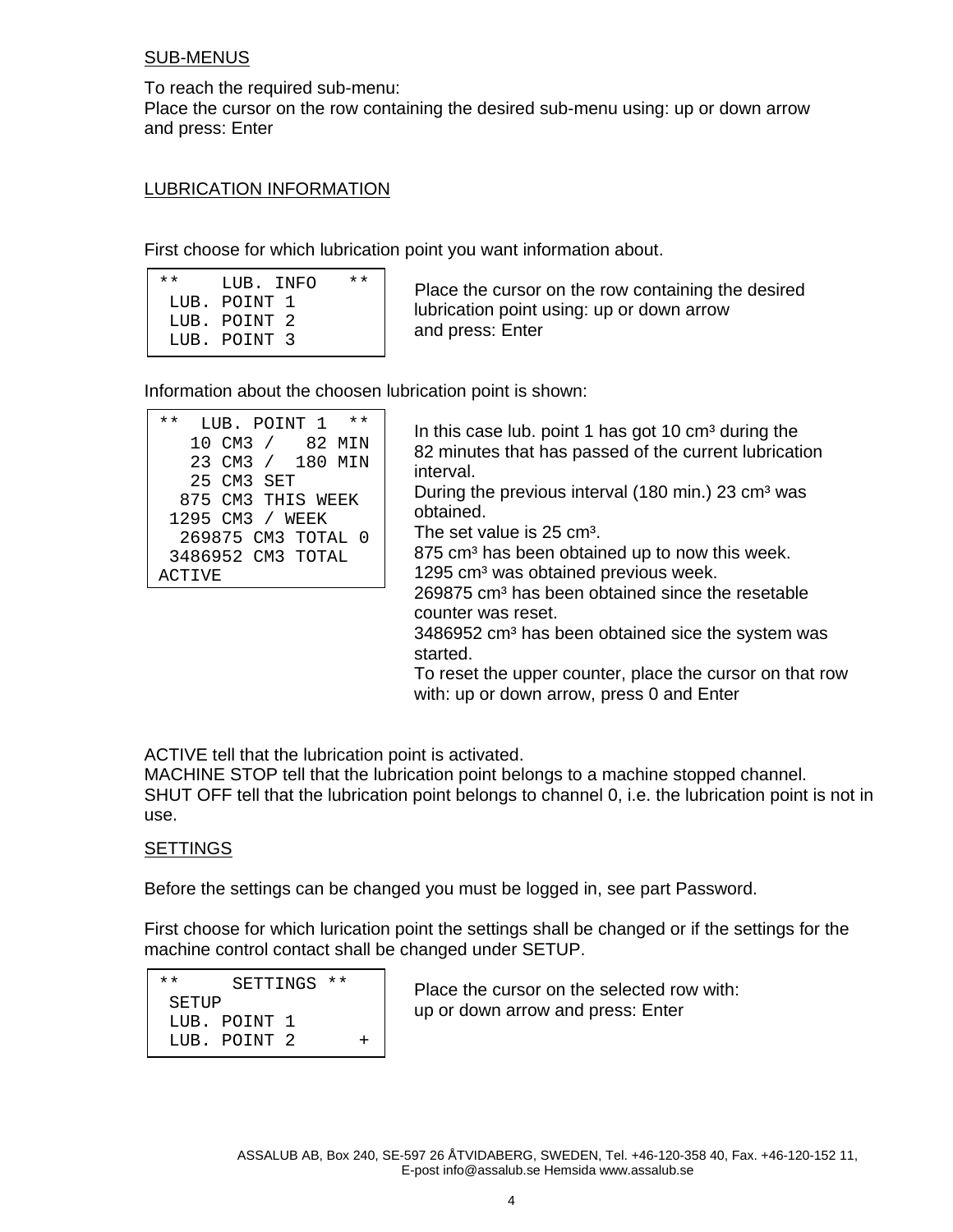If some of the lubrication point was choosen the settings for the lubrication point is shown:

|     | SETTINGS LUB.P. 1 |
|-----|-------------------|
| 25  | AMOUNT CM3        |
| 180 | INTERVAL MIN      |
| 50  | ALARM, MAX        |
| 20  | ARARM MTN         |
|     | CHANNEL           |

 Place the cursor on the selected row with: up or down arrow, type in the value and press: Enter

|     | SETTINGS LUB.P. 1 |
|-----|-------------------|
| 25  | AMOUNT CM3        |
| 180 | INTERVAL MIN      |
| 50  | ALARM. MAX        |
| 2.0 | ARARM MTN         |
|     | CHANNEL           |

#### AMOUNT

Set the amount per interval in i cm<sup>3</sup>. Only even multiples of the amount that the flow meter gives per pulse can be set. If e.g. 3.2 is set the value automatically becomes 3,3

INTERVAL

The lubrication interval in minutes.

# ALARM LIMIT MAX

Set the amount that shall be exceeded to obtain a high flow alarm.

### ALARM LIMIT MIN

Set the amount that the actual amount shall be below to obtain a low flow alarm.

**CHANNEL** 

Set which channel the lubrication point shall belong to. This controls which machine steering input that shall control this lubrication point, there are four machine steering contact = four channels. Set the channel to 0 if the lubrication point isn't in use.

# SETTINGS FOR THE MACHINE CONTROL INPUTS

If the SETUP alternative was choosen the following is shown:

| *** | SETUP |                      | *** |
|-----|-------|----------------------|-----|
|     |       | Open when running C1 |     |
|     |       | Open when running C2 |     |
|     |       | Clos when running C3 |     |

 This show that the machine control contacts for channel 1 and channel 2 shall be open when the machine is running. The machine control contacts for channel 3 shall be closed when the machine is running. To change the settings for the channels:: Place the cursor on the row whith the selected channel with: up or down arrow and press: Enter

Then place the cursor on the selected choise and press SELECT (F2).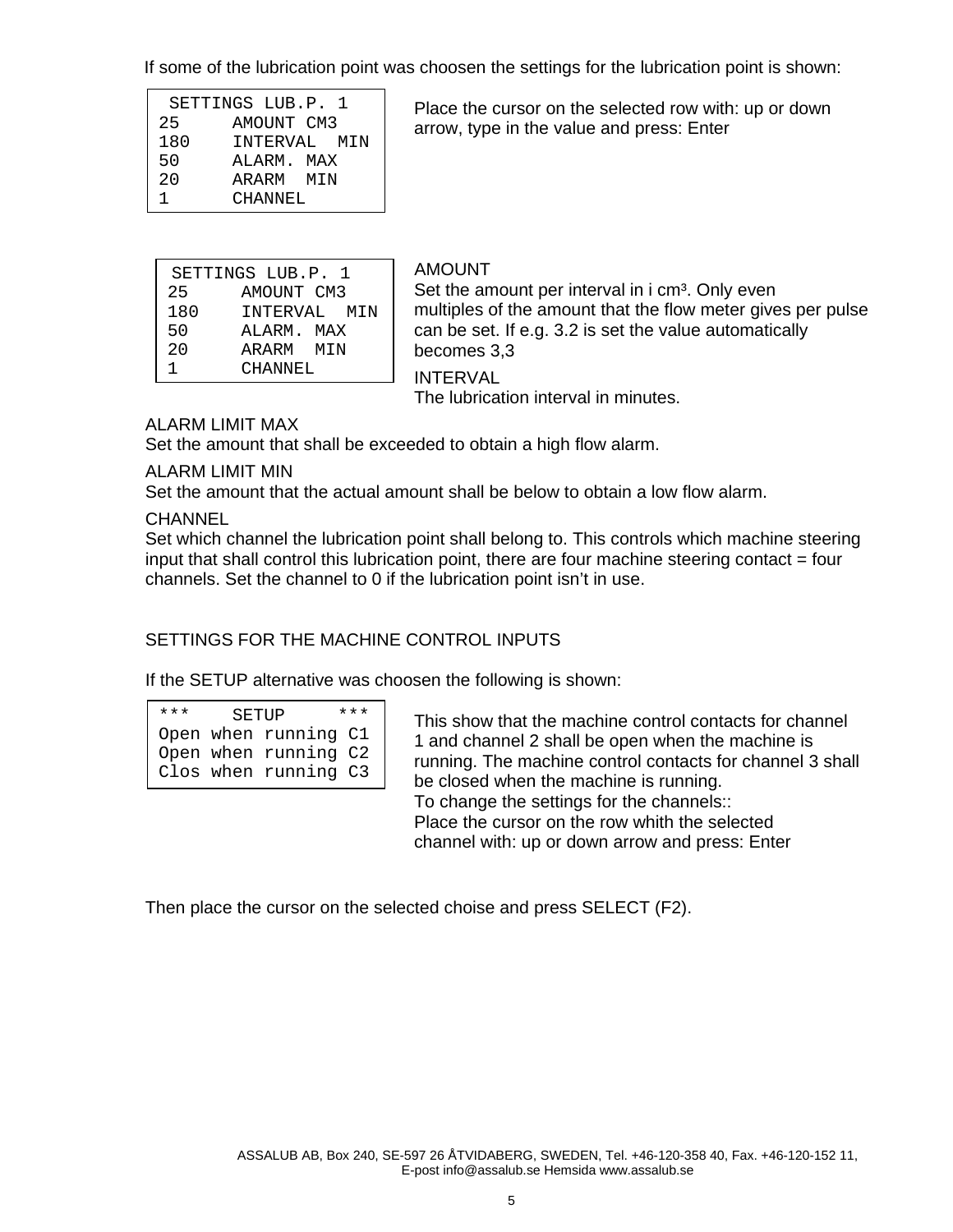ALARM

Alarm events are listed on this screen, which can also be reached by pressing: Alarm

| LUB.P 1 LOW FLOW  |       |             |
|-------------------|-------|-------------|
| LUB.P 2 HIGH FLOW |       |             |
|                   |       |             |
|                   | TTME. | <b>FXTT</b> |

 The upper alarm shows that the amount for lubrication point 1 during the interval was below the min alarm limit. The lower alarm shows that the amount for lubrication point 2 during the interval was above the max alarm limit and the control of the control of the control of the control of the control of the control of the control

The alarms list stores the last 99 alarm events. To remove

an alarm from the alarms list, place the cursor on the alarm required using: up or down arrow and press: left arrow

To find out the time when an alarm occurred, place the cursor on the alarm required using: up or down arrow and then press F4 (TIME).

Press F3 (+) to adjust the text size.

# MACHINE INTERLOCKING

| $\star\star$ | LUB. POINT 1       | * * |
|--------------|--------------------|-----|
|              | 10 CM3 / 82 MIN    |     |
|              | 23 CM3 / 180 MIN   |     |
|              | 25 CM3 SET         |     |
|              | 875 CM3 THIS WEEK  |     |
|              | 1295 CM3 / WEEK    |     |
|              | 269875 CM3 TOTAL 0 |     |
|              | 3486952 CM3 TOTAL  |     |
|              | MACHINE STOP       |     |

 When the contact for the machine locking is operated, the time calculation stops, to restart once the contact has been made again. The 'Machine stop' light on the front of the central control unit will be lit during a machine stop.

 At the botton of the meny for lubrication information MACHINE STOP is shown for the lubrication points that belongs to the machine stopped channel.

# ALARM ACKNOWLEDGEMENT

When an alarm has occurred, the alarm screen is displayed:

|   | * LUB.P 1 LOW FLOW<br>LUB.P 2 HIGH FLOW |      |
|---|-----------------------------------------|------|
| + | TTMF.                                   | EXTT |

 The asterisk (\*) shows which alarm has not been acknowledged. Acknowledgement is carried out by pressing Ack. The alarm output returns to the normal status.

In cases when two alarms have occurred at the same time, and only one has been acknowledged, a \$ sign will be displayed in the alarms list for the unacknowledged alarm. The \$ sign is also acknowledged by pressing F2 (ACK).

# OPERATION INDICATOR

The output for operation indicator is closed when the control unit is in operation.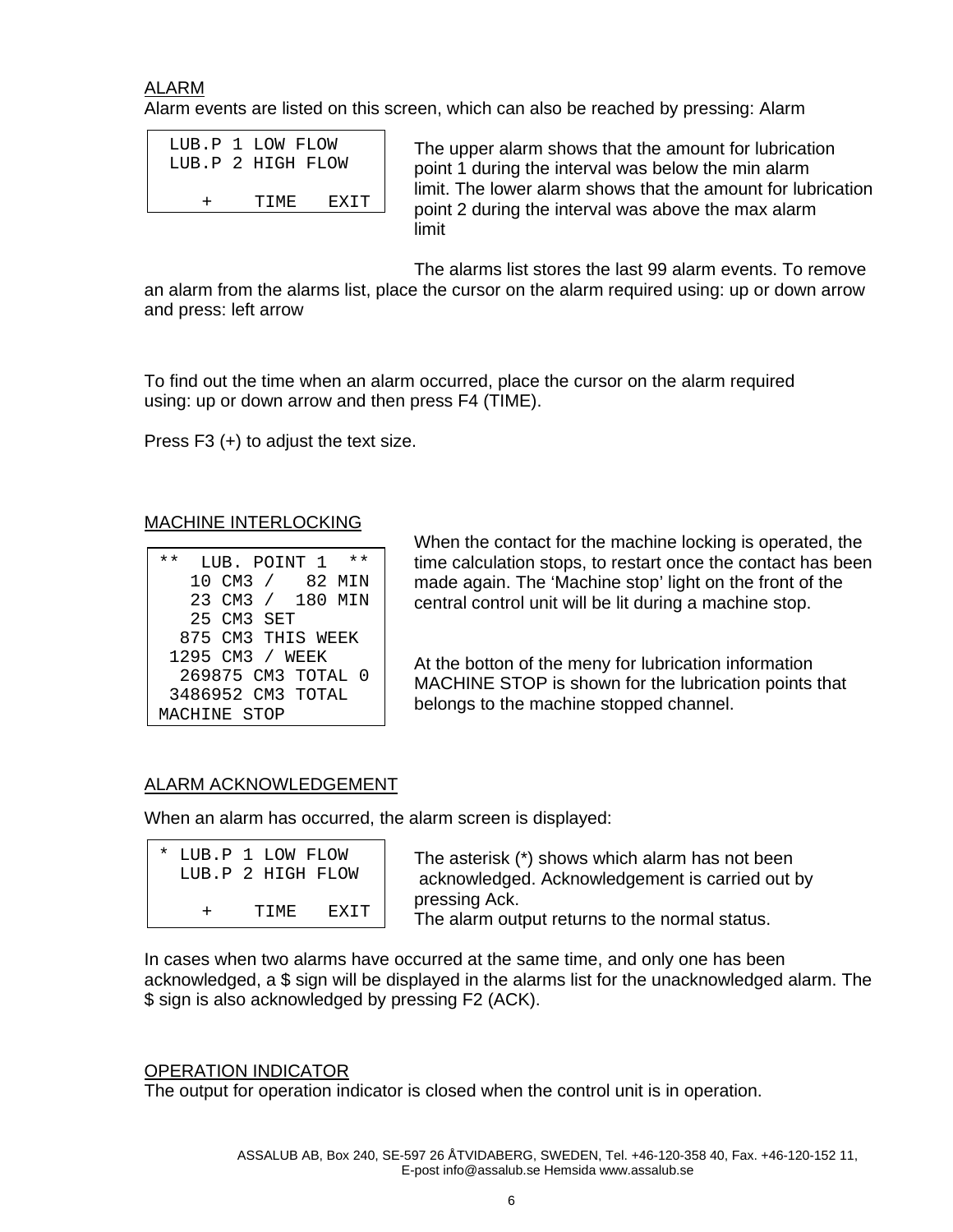# **4. TROUBLESHOOTING**

The display is on but the central control unit cannot be started using F2. The display is off and the PLC powerlamp is on.

The display is on and the PLC powerlamp is off.

The display is off and the PLC powerlamp is off.

PROBLEM REMEDIAL ACTION Check that the PLC is in RUN mode.

> Check the fuse on the mains power unit. Next, check whether any power is being supplied to the operator panel to find out if the mains power unit or the operator panel are faulty. Check the 230 V supply to the PLC.

Check that power is being supplied to the central control unit and that the fuse on the central control unit has not blown.

When ordering spares, always give the serial number for the central control unit.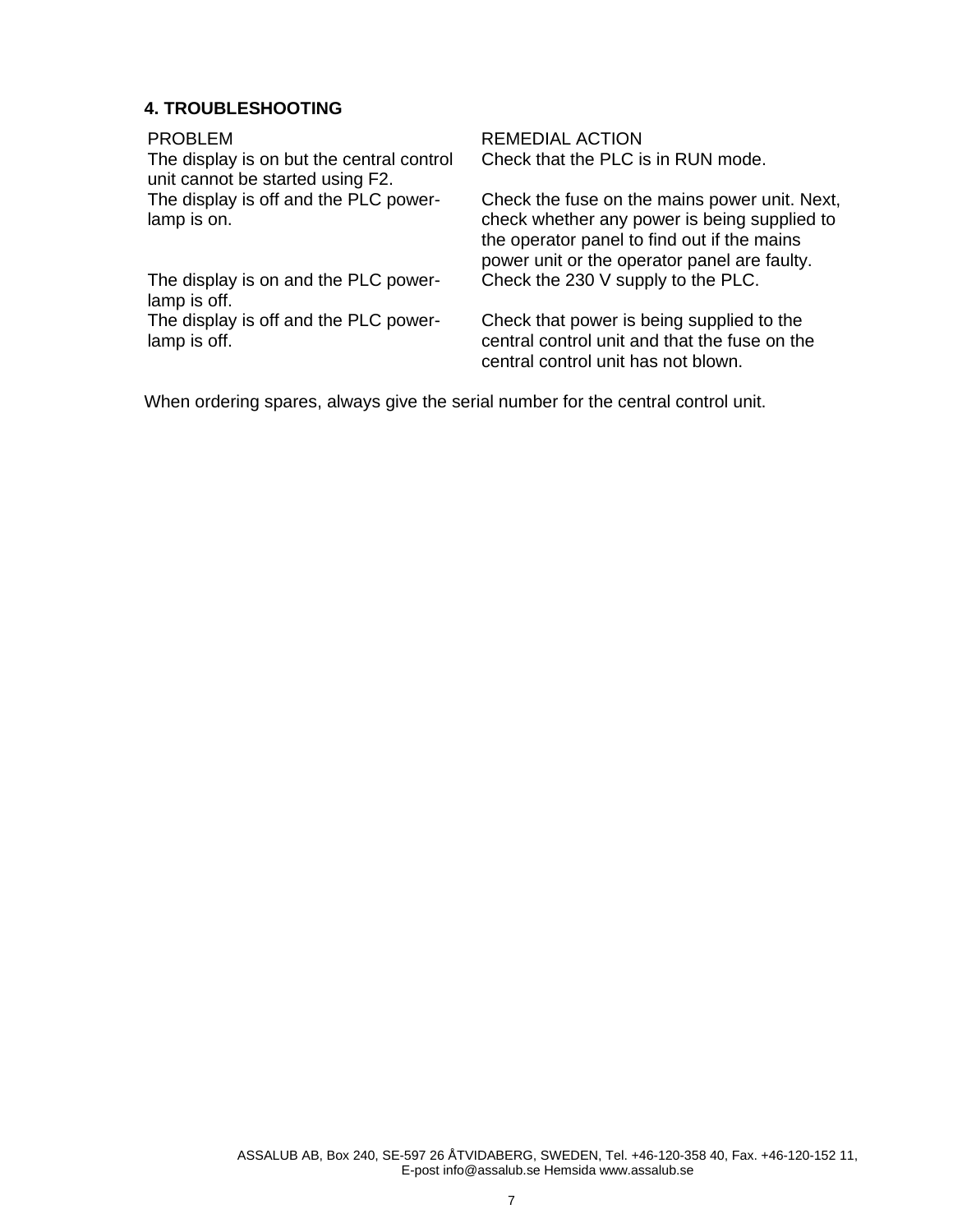|                 |                                  | $\overline{1}$   |      | $\overline{2}$ |                       | $\overline{3}$ |                  | $5\phantom{.0}$<br>4                                     |                    |               | 6<br>$\overline{7}$                       |                    | $\overline{8}$     | 9 | 10                         |                            |                                                                            |
|-----------------|----------------------------------|------------------|------|----------------|-----------------------|----------------|------------------|----------------------------------------------------------|--------------------|---------------|-------------------------------------------|--------------------|--------------------|---|----------------------------|----------------------------|----------------------------------------------------------------------------|
|                 |                                  |                  |      |                |                       |                | 400              |                                                          |                    |               |                                           |                    |                    |   |                            |                            |                                                                            |
|                 |                                  |                  |      |                |                       |                |                  |                                                          |                    |               |                                           |                    |                    |   |                            |                            |                                                                            |
|                 |                                  |                  |      |                |                       |                |                  |                                                          |                    |               |                                           |                    |                    |   |                            |                            |                                                                            |
| A               |                                  |                  |      |                |                       | - 7            |                  |                                                          |                    |               |                                           |                    |                    |   |                            |                            |                                                                            |
|                 |                                  |                  |      |                |                       |                |                  | $^{H3}$ $^{H2}$ $^{H1}$<br>$\otimes$ $\otimes$ $\otimes$ |                    |               |                                           |                    |                    |   |                            |                            |                                                                            |
|                 |                                  |                  |      |                |                       |                |                  |                                                          |                    |               | K101-K103 F1                              |                    |                    |   |                            |                            |                                                                            |
|                 |                                  |                  |      |                |                       |                |                  |                                                          |                    | PLC           |                                           |                    |                    |   |                            |                            |                                                                            |
|                 |                                  |                  |      |                |                       |                |                  | E1022                                                    |                    |               | $\overline{\mathbf{F}}$<br>$\blacksquare$ |                    |                    |   |                            |                            |                                                                            |
|                 |                                  |                  |      |                |                       |                |                  |                                                          |                    |               |                                           |                    |                    |   |                            |                            |                                                                            |
|                 |                                  |                  |      |                | 300                   |                |                  |                                                          |                    |               |                                           | $401 - 430$        |                    |   |                            |                            |                                                                            |
|                 |                                  |                  |      |                |                       |                |                  |                                                          |                    |               |                                           |                    |                    |   |                            |                            |                                                                            |
| $\, {\sf B} \,$ |                                  |                  |      |                |                       |                |                  |                                                          |                    |               |                                           |                    |                    |   |                            |                            |                                                                            |
|                 |                                  |                  |      |                |                       |                |                  |                                                          |                    |               | <b>T1</b>                                 | $\frac{z}{2}$      |                    |   |                            |                            |                                                                            |
|                 |                                  |                  |      |                |                       |                |                  |                                                          |                    |               |                                           |                    |                    |   |                            |                            |                                                                            |
|                 |                                  |                  |      |                |                       |                |                  |                                                          |                    |               |                                           |                    |                    |   |                            |                            |                                                                            |
|                 |                                  |                  |      |                |                       |                |                  |                                                          |                    |               |                                           |                    |                    |   |                            |                            |                                                                            |
|                 |                                  |                  |      |                |                       |                | <b>DJUP: 170</b> |                                                          |                    |               |                                           |                    |                    |   |                            |                            |                                                                            |
|                 |                                  |                  |      |                |                       |                |                  |                                                          |                    |               |                                           |                    |                    |   |                            |                            |                                                                            |
| $\mathsf{C}$    |                                  |                  |      |                |                       |                |                  |                                                          |                    |               |                                           |                    |                    |   |                            |                            |                                                                            |
|                 |                                  |                  |      |                |                       |                |                  |                                                          |                    |               |                                           |                    |                    |   |                            |                            |                                                                            |
|                 |                                  |                  |      |                |                       |                |                  |                                                          |                    |               |                                           |                    |                    |   |                            |                            |                                                                            |
|                 |                                  |                  |      |                |                       |                |                  |                                                          |                    |               |                                           |                    |                    |   |                            |                            |                                                                            |
|                 |                                  |                  |      |                |                       |                |                  |                                                          |                    |               |                                           |                    |                    |   |                            |                            |                                                                            |
|                 |                                  |                  |      |                |                       |                |                  |                                                          |                    |               |                                           |                    |                    |   |                            |                            |                                                                            |
|                 |                                  |                  |      |                |                       |                |                  |                                                          |                    |               |                                           |                    |                    |   |                            |                            |                                                                            |
| D               |                                  |                  |      |                |                       |                |                  |                                                          |                    |               |                                           |                    |                    |   |                            |                            |                                                                            |
|                 |                                  |                  |      |                |                       |                |                  |                                                          |                    |               |                                           |                    |                    |   |                            |                            |                                                                            |
|                 |                                  |                  |      |                |                       |                |                  |                                                          |                    |               |                                           |                    |                    |   |                            |                            |                                                                            |
|                 |                                  |                  |      |                |                       |                |                  |                                                          |                    |               |                                           |                    |                    |   |                            |                            |                                                                            |
|                 | Nr.                              |                  | Pos. |                |                       | Name           |                  |                                                          | Type               |               |                                           | Data               | Manufact.          |   |                            |                            |                                                                            |
|                 |                                  |                  |      |                | <b>BOX</b>            |                |                  |                                                          |                    |               |                                           |                    | <b>FIBOX</b>       |   |                            |                            |                                                                            |
|                 | $\overline{1}$                   |                  |      |                |                       |                |                  | CAB PC 3040 18G                                          |                    |               |                                           |                    |                    |   |                            |                            |                                                                            |
| E               | $\overline{1}$                   |                  |      |                | MOUNTING LUG          |                |                  | FP12017                                                  |                    |               |                                           |                    | <b>FIBOX</b>       |   |                            |                            |                                                                            |
|                 | $\overline{1}$<br>$\overline{1}$ |                  |      |                | MOUNTING PLATE        |                |                  | EKIV 43                                                  |                    |               |                                           |                    | <b>FIBOX</b>       |   |                            |                            |                                                                            |
|                 | $\overline{1}$                   | E1022            |      |                | <b>DISPLAY</b>        |                |                  | E1022                                                    |                    |               |                                           |                    | BEIJER ELECTRONICS |   |                            |                            |                                                                            |
|                 |                                  | PLC              |      |                | PLC                   |                |                  | FX1N-24MR-ES/UL                                          |                    |               |                                           |                    | BEIJER ELECTRONICS |   |                            |                            |                                                                            |
|                 | $\overline{1}$                   |                  |      |                | CABLE                 |                |                  | CAB 19/3                                                 |                    |               |                                           |                    | BEIJER ELECTRONICS |   |                            |                            |                                                                            |
|                 |                                  |                  |      |                |                       |                |                  |                                                          |                    |               |                                           |                    |                    |   |                            |                            |                                                                            |
|                 |                                  |                  |      |                |                       |                |                  |                                                          |                    |               |                                           |                    |                    |   |                            |                            |                                                                            |
| F               | $\overline{1}$                   | T1               |      |                | <b>TRANSFORMER</b>    |                |                  | DR 120 24                                                |                    |               |                                           | 230Vac/24Vdc 120VA | MEANWELL           |   |                            |                            |                                                                            |
|                 | $\overline{1}$                   | F1               |      |                | CIRCUIT BREAKER       |                |                  | 192 66                                                   |                    |               | $1 - POL + N$ 10A                         |                    | TELEMECANIQUE      |   |                            |                            |                                                                            |
|                 | $\overline{3}$                   | $K101 - 103$     |      |                | <b>RELY</b>           |                |                  | C10 A20 24D                                              |                    |               | 24VDC 1-POL                               |                    | RELECO             |   |                            |                            |                                                                            |
|                 | $\overline{1}$                   | N                |      |                | TERMINAL BLOCK        |                |                  | M4/6.N                                                   |                    |               |                                           |                    | ENTRELEC           |   |                            |                            |                                                                            |
|                 |                                  | $10   401 - 410$ |      |                | TERMINAL BLOCK        |                |                  | D2,5/6.DA                                                |                    |               |                                           |                    | ENTRELEC           |   |                            |                            |                                                                            |
|                 |                                  | $21$ L1, 411-430 |      |                | <b>TERMINAL BLOCK</b> |                |                  | M4/6                                                     |                    |               |                                           |                    | ENTRELEC           |   |                            |                            |                                                                            |
|                 | $\overline{1}$                   | H1               |      |                | <b>LAMP</b>           |                |                  | XB4-BVB4                                                 |                    |               | 24V RÖD                                   |                    | TELEMECANIQUE      |   |                            |                            |                                                                            |
| G               | $\mathbf{1}$                     | H2               |      |                | <b>LAMP</b>           |                |                  | XB4-BVB5                                                 |                    |               | 24V GUL                                   |                    | TELEMECANIQUE      |   |                            |                            |                                                                            |
|                 | -1                               | H <sub>3</sub>   |      |                | LAMP                  |                |                  | XB4-BVB3                                                 |                    |               | 24V GRÖN                                  |                    | TELEMECANIQUE      |   |                            |                            |                                                                            |
|                 |                                  |                  |      |                |                       |                |                  |                                                          |                    |               |                                           |                    |                    |   |                            |                            |                                                                            |
|                 | $\mathbf{3}$                     |                  |      |                | SCREW CAP             |                | $\overline{20}$  |                                                          |                    |               |                                           |                    | <b>RUTAB</b>       |   |                            |                            |                                                                            |
|                 | 17                               |                  |      |                | SCREW CAP             |                | 16               |                                                          |                    |               |                                           |                    | <b>RUTAB</b>       |   |                            |                            |                                                                            |
|                 |                                  |                  |      |                |                       |                |                  |                                                          | Filename: 90015-02 |               |                                           | ASSALUB AB         |                    |   | Proj.no.<br>90015          | $\frac{\text{Sheet}}{201}$ | $\begin{array}{ c } \hline \text{Cont.} \ \hline 401 \ \hline \end{array}$ |
|                 |                                  |                  |      |                |                       |                |                  |                                                          | Designed by: VS    |               | +46(0)120-812 00                          | CCMon 10           |                    |   | Drawing no                 |                            |                                                                            |
|                 |                                  |                  |      |                |                       |                |                  |                                                          |                    |               | www.novael.se                             | No 907434          |                    |   | 90015-02                   |                            |                                                                            |
|                 |                                  |                  |      |                |                       |                |                  |                                                          | Drawn by: VS       | <b>NOVAEL</b> |                                           |                    |                    |   | Customer referens<br>32603 |                            |                                                                            |
|                 |                                  |                  |      |                |                       |                |                  |                                                          | Date: 20100830     |               |                                           | CIRCUIT DIAGRAM    |                    |   | $\overline{\phantom{0}}$   |                            |                                                                            |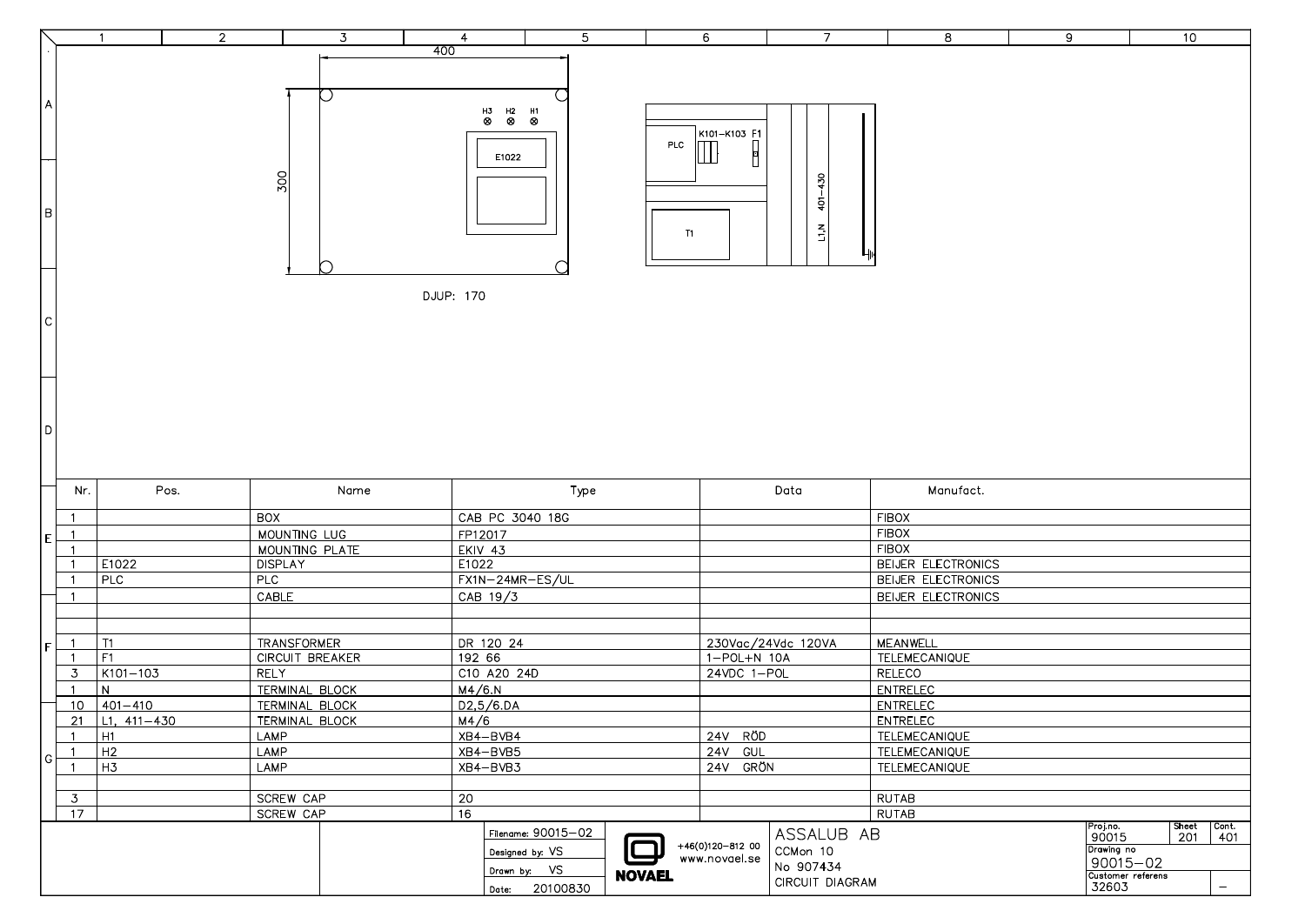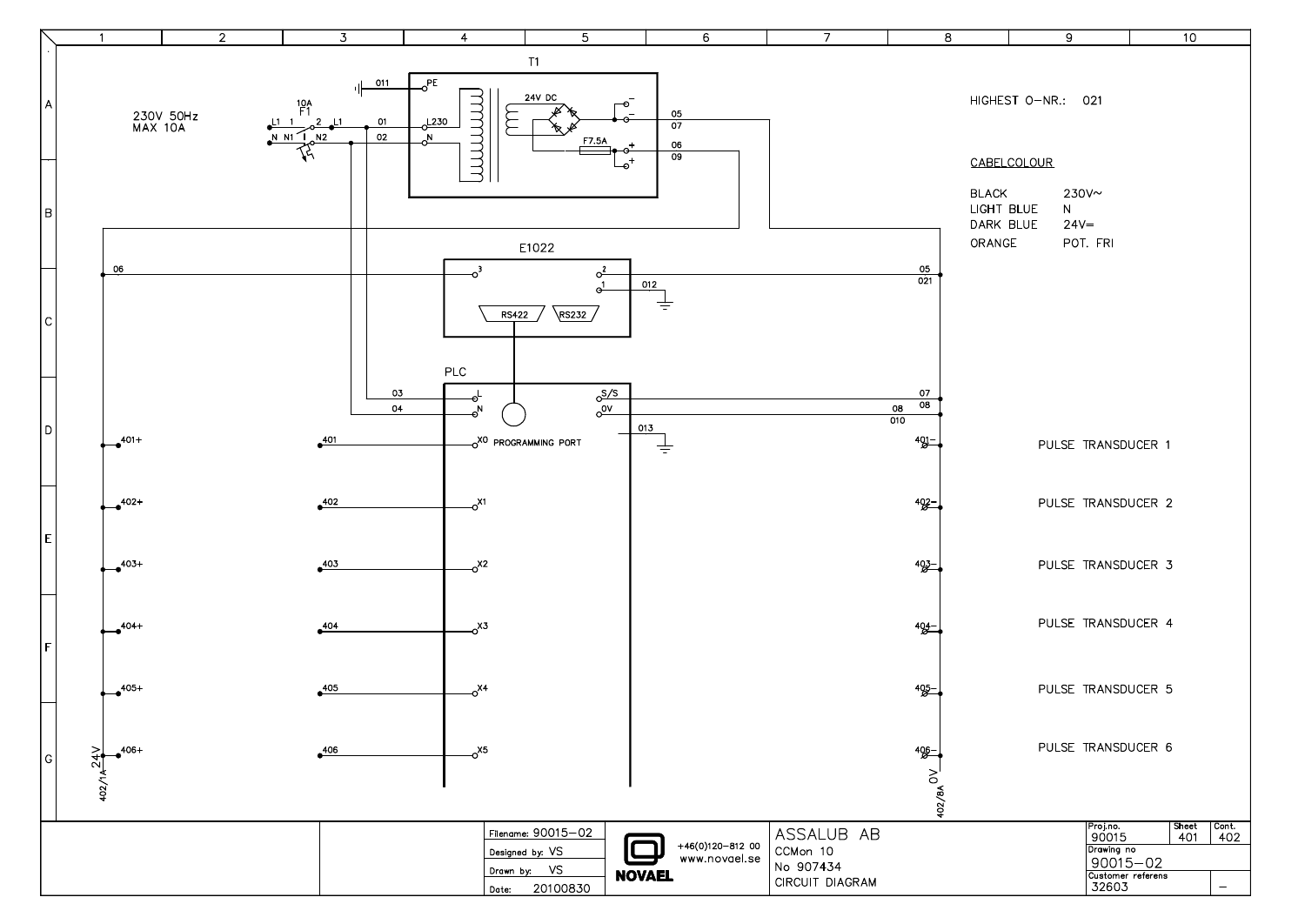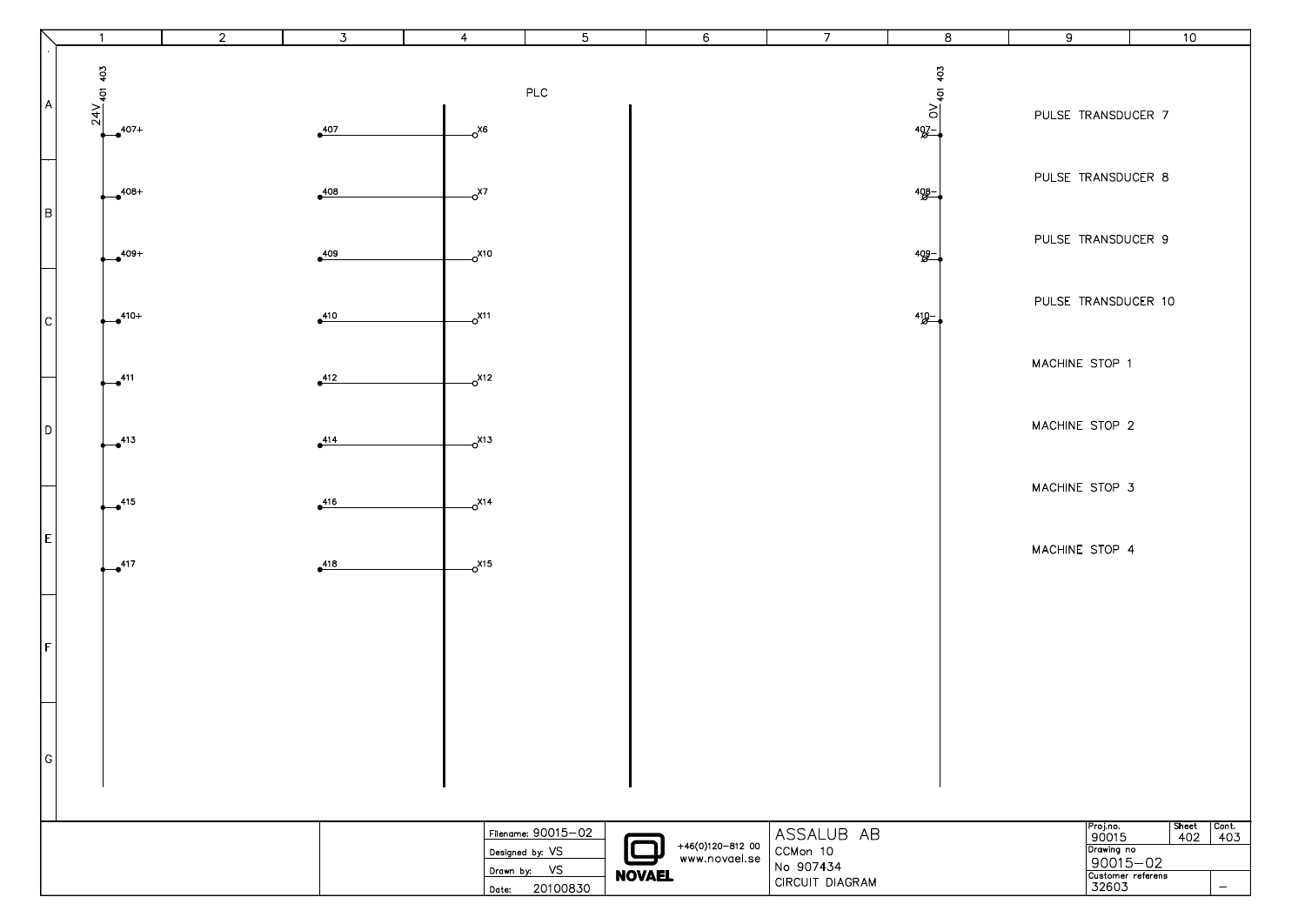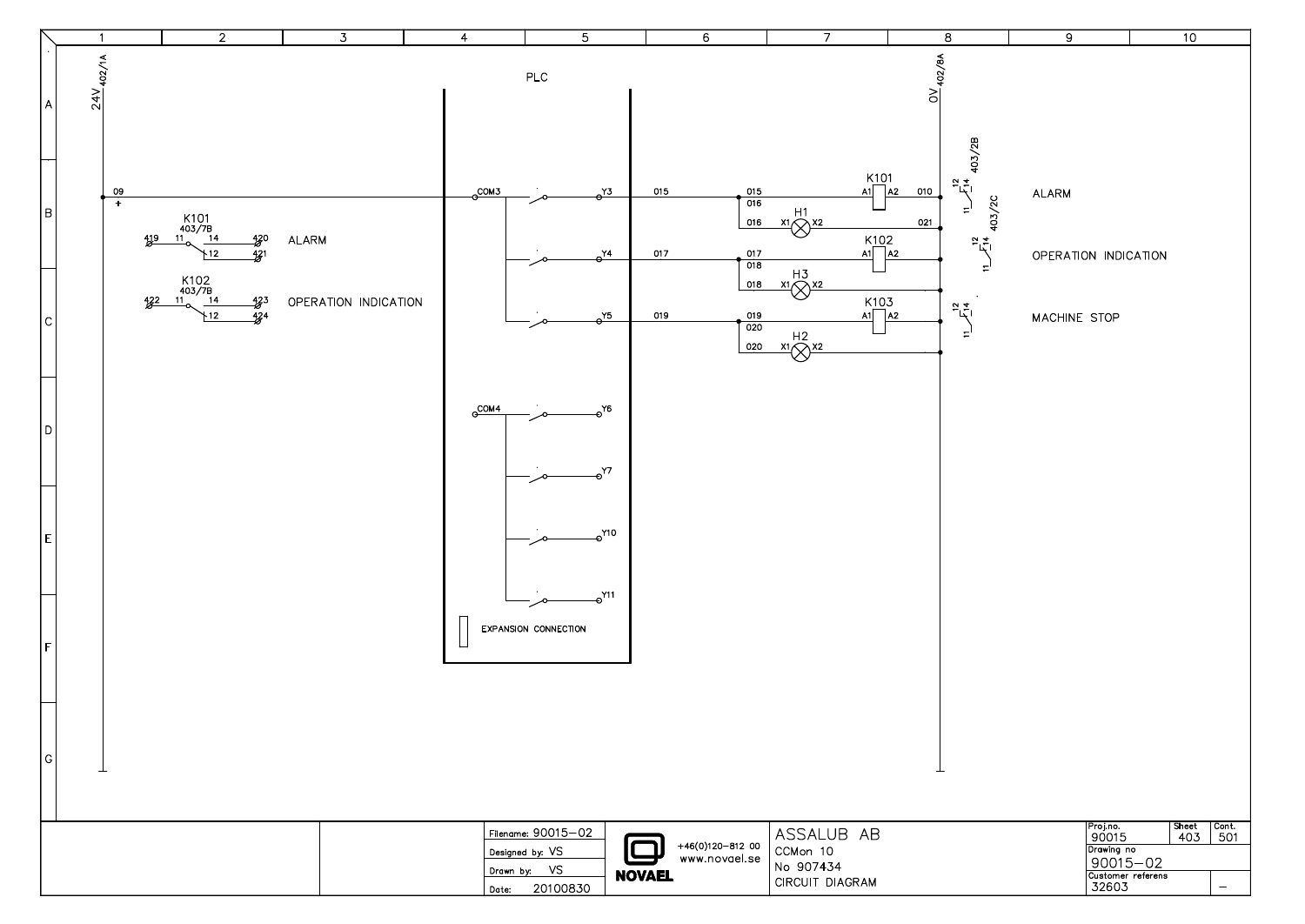|                               | $\overline{1}$                                         | $\overline{2}$     |                                  | $\overline{3}$ |                                               | $\overline{4}$ |     |          | $5\phantom{.0}$           | 6                  |             |                            | $7^{\circ}$       | 8                            | 9        |  | 10                |
|-------------------------------|--------------------------------------------------------|--------------------|----------------------------------|----------------|-----------------------------------------------|----------------|-----|----------|---------------------------|--------------------|-------------|----------------------------|-------------------|------------------------------|----------|--|-------------------|
|                               | <b>WIRE</b>                                            |                    |                                  |                | <b>BOX</b><br>$COND. -$<br>CONNECTING POINT A |                |     |          | $COND. -$                 | CONNECTING POINT B |             |                            |                   |                              |          |  |                   |
|                               |                                                        |                    |                                  |                |                                               |                |     |          |                           |                    |             |                            |                   |                              |          |  | <b>NOTE</b>       |
|                               | Ledning                                                | Cable              | Part                             | Reference      | Con.                                          | Reference      | WAY |          | Component                 |                    |             | Socket  Reference          | WAY               | Component                    | Socket   |  |                   |
| A                             |                                                        | No                 | No                               |                | Block                                         |                |     |          |                           |                    |             |                            |                   |                              |          |  |                   |
|                               | $-S$ 3-COND                                            |                    | $\overline{1}$                   |                | L1                                            |                |     |          | CENTRAL                   |                    |             |                            |                   |                              |          |  | POWER SUPPLY 230V |
|                               |                                                        |                    | $\overline{2}$                   |                | ${\sf N}$                                     |                |     |          | <b>GROUP</b>              |                    |             |                            |                   |                              |          |  | 50 Hz MAX 10A     |
|                               |                                                        |                    | 3                                |                | J                                             |                |     |          |                           |                    |             |                            |                   |                              |          |  |                   |
|                               |                                                        |                    |                                  |                |                                               |                |     |          |                           |                    |             |                            |                   |                              |          |  |                   |
|                               | $-U$ 3-COND                                            |                    | -1                               |                | 401                                           |                |     |          | <b>PULSE TRANSDUCER 1</b> |                    | <b>SIGN</b> |                            |                   |                              |          |  |                   |
|                               |                                                        |                    | $\sqrt{2}$                       |                | $+$                                           |                |     |          |                           |                    | $+24V$      |                            |                   |                              |          |  |                   |
| B                             |                                                        |                    | 3                                |                | $\overline{\phantom{m}}$                      |                |     |          |                           |                    | $-24V$      |                            |                   |                              |          |  |                   |
|                               | $-U$ 3-COND                                            |                    |                                  |                | 402                                           |                |     |          | <b>PULSE TRANSDUCER 2</b> |                    | <b>SIGN</b> |                            |                   |                              |          |  |                   |
|                               |                                                        |                    | $\overline{1}$<br>$\overline{2}$ |                | $+$                                           |                |     |          |                           |                    | $+24V$      |                            |                   |                              |          |  |                   |
|                               |                                                        |                    | 3                                |                | $\overline{\phantom{m}}$                      |                |     |          |                           |                    | $-24V$      |                            |                   |                              |          |  |                   |
|                               |                                                        |                    |                                  |                |                                               |                |     |          |                           |                    |             |                            |                   |                              |          |  |                   |
|                               | $-U$ 3-COND                                            |                    | $\overline{1}$                   |                | 403                                           |                |     |          | PULSE TRANSDUCER 3        |                    | SIGN        |                            |                   |                              |          |  |                   |
|                               |                                                        |                    | $\overline{2}$                   |                | $+$                                           |                |     |          |                           |                    | $+24V$      |                            |                   |                              |          |  |                   |
| $\mathsf{C}$                  |                                                        |                    | 3                                |                | $\overline{\phantom{m}}$                      |                |     |          |                           |                    | $-24V$      |                            |                   |                              |          |  |                   |
|                               |                                                        |                    |                                  |                |                                               |                |     |          |                           |                    |             |                            |                   |                              |          |  |                   |
|                               | $-U$ 3-COND                                            |                    | $\overline{1}$                   |                | 404                                           |                |     |          | PULSE TRANSDUCER 4        |                    | SIGN        |                            |                   |                              |          |  |                   |
|                               |                                                        |                    | $\overline{2}$                   |                | $+$                                           |                |     |          |                           |                    | $+24V$      |                            |                   |                              |          |  |                   |
|                               |                                                        |                    | $\overline{3}$                   |                | $\overline{\phantom{m}}$                      |                |     |          |                           |                    | $-24V$      |                            |                   |                              |          |  |                   |
|                               |                                                        |                    |                                  |                |                                               |                |     |          |                           |                    |             |                            |                   |                              |          |  |                   |
| l D                           | $-U$ 3-COND                                            |                    | $\overline{1}$                   |                | 405                                           |                |     |          | <b>PULSE TRANSDUCER 5</b> |                    | <b>SIGN</b> |                            |                   |                              |          |  |                   |
|                               |                                                        |                    | $\overline{2}$                   |                | $+$                                           |                |     |          |                           |                    | $+24V$      |                            |                   |                              |          |  |                   |
|                               |                                                        |                    | $\overline{3}$                   |                | $\overline{\phantom{m}}$                      |                |     |          |                           |                    | $-24V$      |                            |                   |                              |          |  |                   |
|                               |                                                        |                    |                                  |                |                                               |                |     |          |                           |                    |             |                            |                   |                              |          |  |                   |
|                               | $-U$ 3-COND                                            |                    | $\overline{1}$                   |                | 406                                           |                |     |          | PULSE TRANSDUCER 6        |                    | SIGN        |                            |                   |                              |          |  |                   |
|                               |                                                        |                    | $\overline{2}$                   |                | $+$                                           |                |     |          |                           |                    | $+24V$      |                            |                   |                              |          |  |                   |
|                               |                                                        |                    | 3                                |                | $\overline{\phantom{m}}$                      |                |     |          |                           |                    | $-24V$      |                            |                   |                              |          |  |                   |
| ΙE                            |                                                        |                    |                                  |                |                                               |                |     |          |                           |                    |             |                            |                   |                              |          |  |                   |
|                               | $-U$ 3-COND                                            |                    | $\overline{1}$                   |                | 407                                           |                |     |          | PULSE TRANSDUCER 7        |                    | <b>SIGN</b> |                            |                   |                              |          |  |                   |
|                               |                                                        |                    | $\sqrt{2}$                       |                | $+$                                           |                |     |          |                           |                    | $+24V$      |                            |                   |                              |          |  |                   |
|                               |                                                        |                    | 3                                |                | $\overline{\phantom{a}}$                      |                |     |          |                           |                    | $-24V$      |                            |                   |                              |          |  |                   |
|                               | $-U$ 3-COND                                            |                    |                                  |                | 408                                           |                |     |          | PULSE TRANSDUCER 8        |                    | SIGN        |                            |                   |                              |          |  |                   |
|                               |                                                        |                    | $\overline{1}$<br>$\overline{2}$ |                | $+$                                           |                |     |          |                           |                    | $+24V$      |                            |                   |                              |          |  |                   |
|                               |                                                        |                    | $\overline{3}$                   |                | $\qquad \qquad -$                             |                |     |          |                           |                    | $-24V$      |                            |                   |                              |          |  |                   |
| F                             |                                                        |                    |                                  |                |                                               |                |     |          |                           |                    |             |                            |                   |                              |          |  |                   |
|                               | $-U$ 3-COND                                            |                    | $\overline{1}$                   |                | 409                                           |                |     |          | PULSE TRANSDUCER 9        |                    | SIGN        |                            |                   |                              |          |  |                   |
|                               |                                                        |                    | $\overline{2}$                   |                | $+$                                           |                |     |          |                           |                    | $+24V$      |                            |                   |                              |          |  |                   |
|                               |                                                        |                    | 3                                |                | $\overline{\phantom{m}}$                      |                |     |          |                           |                    | $-24V$      |                            |                   |                              |          |  |                   |
|                               |                                                        |                    |                                  |                |                                               |                |     |          |                           |                    |             |                            |                   |                              |          |  |                   |
|                               | $-U$ 3-COND                                            |                    | $\overline{1}$                   |                | 410                                           |                |     |          | PULSE TRANSDUCER 10       |                    | SIGN        |                            |                   |                              |          |  |                   |
|                               |                                                        |                    | $\overline{2}$                   |                | $+$                                           |                |     |          |                           |                    | $+24V$      |                            |                   |                              |          |  |                   |
| G                             |                                                        |                    | 3                                |                | $\overline{\phantom{m}}$                      |                |     |          |                           |                    | $-24V$      |                            |                   |                              |          |  |                   |
|                               |                                                        |                    |                                  |                |                                               |                |     |          |                           |                    |             |                            |                   |                              |          |  |                   |
|                               | $-U$ 2-COND                                            |                    | $\overline{1}$                   |                | 411                                           |                |     |          | MACHINE STOP 1            |                    |             |                            |                   |                              |          |  |                   |
|                               |                                                        |                    | $\mathbf{2}$                     |                | 412                                           |                |     |          |                           |                    |             |                            |                   |                              |          |  |                   |
|                               |                                                        | Filename: 90015-02 |                                  |                |                                               |                |     |          |                           | ASSALUB AB         |             |                            | Proj.no.<br>90015 | Sheet<br>Cont.<br>501<br>502 |          |  |                   |
|                               | $+46(0)120-812$ 00<br>Designed by: VS<br>www.novael.se |                    |                                  |                |                                               |                |     | CCMon 10 |                           |                    |             | Drawing no                 |                   |                              |          |  |                   |
|                               |                                                        |                    |                                  |                |                                               |                |     |          |                           |                    | No 907434   |                            |                   |                              | 90015-02 |  |                   |
| Drawn by: VS<br><b>NOVAEL</b> |                                                        |                    |                                  |                |                                               |                |     |          | WIRING DIAGRAM            |                    |             | Customer referens<br>32603 | $\equiv$          |                              |          |  |                   |
| Date: 20100830                |                                                        |                    |                                  |                |                                               |                |     |          |                           |                    |             |                            |                   |                              |          |  |                   |